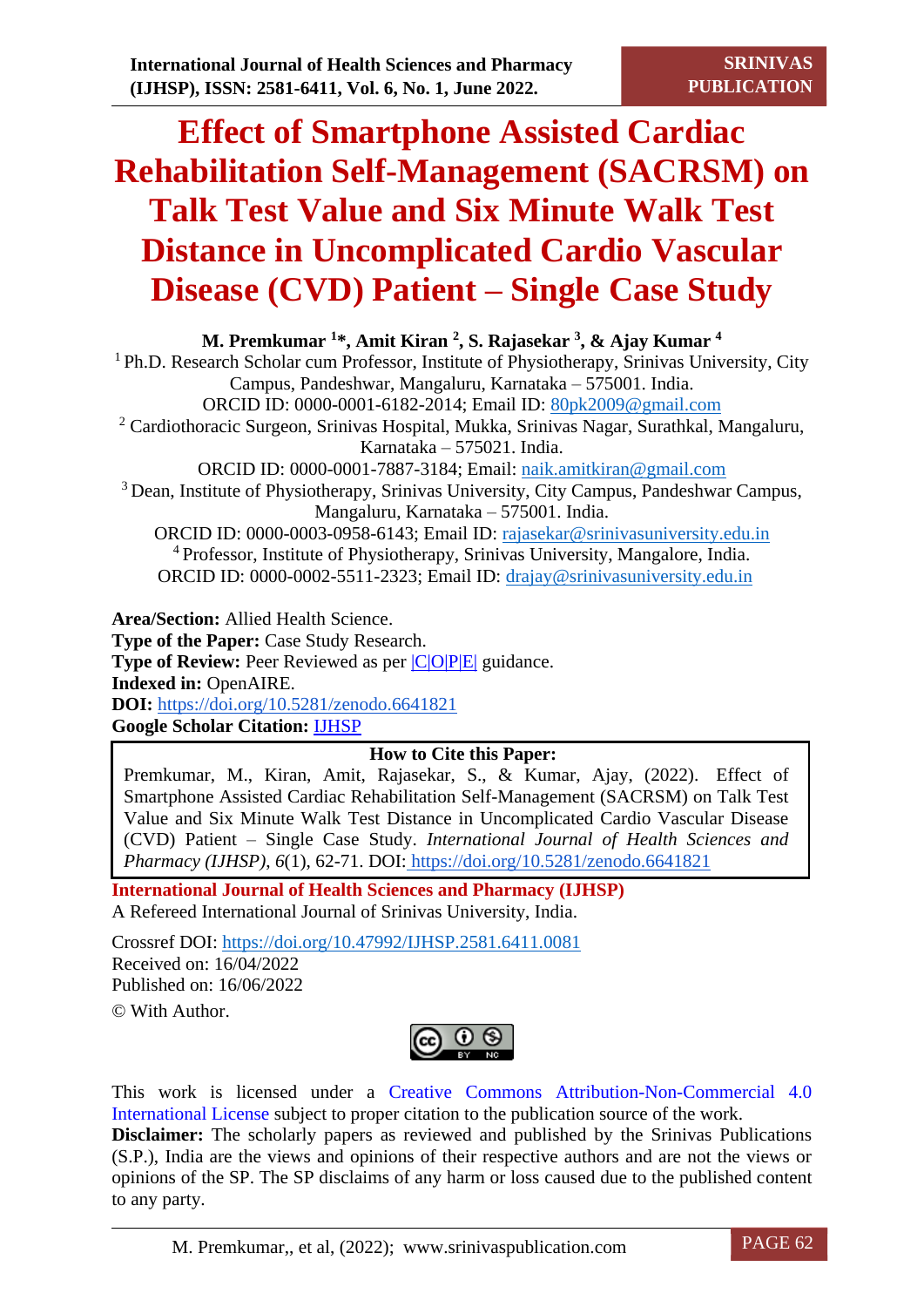# **Effect of Smartphone Assisted Cardiac Rehabilitation Self-Management (SACRSM) on Talk Test Value and Six Minute Walk Test Distance in Uncomplicated Cardio Vascular Disease (CVD) Patient – Single Case Study**

**M. Premkumar <sup>1</sup>\*, Amit Kiran <sup>2</sup> , S. Rajasekar <sup>3</sup> & Ajay Kumar <sup>4</sup>** <sup>1</sup> Ph.D. Research Scholar cum Professor, Institute of Physiotherapy, Srinivas University, City Campus, Pandeshwar, Mangaluru, Karnataka – 575001. India. ORCID ID: 0000-0001-6182-2014; Email ID: [80pk2009@gmail.com.](mailto:80pk2009@gmail.com) <sup>2</sup> Cardiothoracic Surgeon, Srinivas Hospital, Mukka, Srinivas Nagar, Surathkal, Mangaluru, Karnataka – 575021. India. ORCID ID: 0000-0001-7887-3184; Email: [naik.amitkiran@gmail.com.](mailto:naik.amitkiran@gmail.com) <sup>3</sup>Dean, Institute of Physiotherapy, Srinivas University, City Campus, Pandeshwar Campus, Mangaluru, Karnataka – 575001. India. ORCID ID: 0000-0003-0958-6143; Email ID[:rajasekar@srinivasuniversity.edu.in.](mailto:rajasekar@srinivasuniversity.edu.in) <sup>4</sup>Professor, Institute of Physiotherapy, Srinivas University, Mangalore, India.

ORCID ID: 0000-0002-5511-2323; Email ID: [drajay@srinivasuniversity.edu.in](mailto:drajay@srinivasuniversity.edu.in)

# **ABSTRACT**

**Purpose:** *A single case study was carried to analyze the use of Smartphone Assisted Rehabilitation for Cardiac Patients through Self Management (SACRSM) on Talk Test value and 6MWTD in Uncomplicated Cardio Vascular Disease Patients.*

**Design/Methodology/Approach:** *The researchers around the world have done various descriptive study designs to read the effect of Smartphone Assisted Cardiac Rehabilitation Self Management (SACRSM) on talk test and six minute walk test parameters which might help to attain the objectives of the study. Scarcity of literature on the effect of Smartphone Assisted Cardiac Rehabilitation Self-Management (SACRSM)to manage uncomplicated Cardio Vascular Disease patients on talk test value and six minute walk test parameters lead to undergo this study. Data were collected from the study are recorded and analyzed. The respondents of the study were uncomplicated cardio vascular disease patients within 6 months prior to this study intervention and who has been diagnosed and referred from Cardiac Physician.*

**Finding/Result:** *This case study shown significant improvement in the outcome of talk test value and six minute walk test parameters with the effect of Smartphone Assisted Cardiac Rehabilitation Self Management (SACRSM) for 24 weeks in CVD patients. So SACRSM is important to be availed with easier feasible way to attain gain in the form of talk test value and six minute walk test parameters in coronary artery disease patients.*

**Originality/Value:** *Execution of Cardiac Rehabilitation through Smartphone Intervention.* **Paper Type:** *Case Study Research*

**Keywords:** SACRSM, Cardiac Rehabilitation, Talk Test, Six Minute Walk Test, Cardio Vascular Disease.

# **1. INTRODUCTION :**

Throughout this World Diseases affecting the functions of coronary arteries and heart are collectively known as cardiovascular diseases (CVDs). It is the major non-communicating heart disease, and it leads to more death and serious disease status [1].Cardiac rehabilitation brings very important changes in the modification of risk factors like smoking and biochemical variables like cholesterol, average sugar level and blood pressure. Cardiac rehabilitation significantly reduces the physical inactivity and it improves the quality of life in CVD patients [2-5]. Even though Cardiac Rehabilitation (GR) as secondary prevention program for CVD patients in India are effective and extensive in nature, carried out by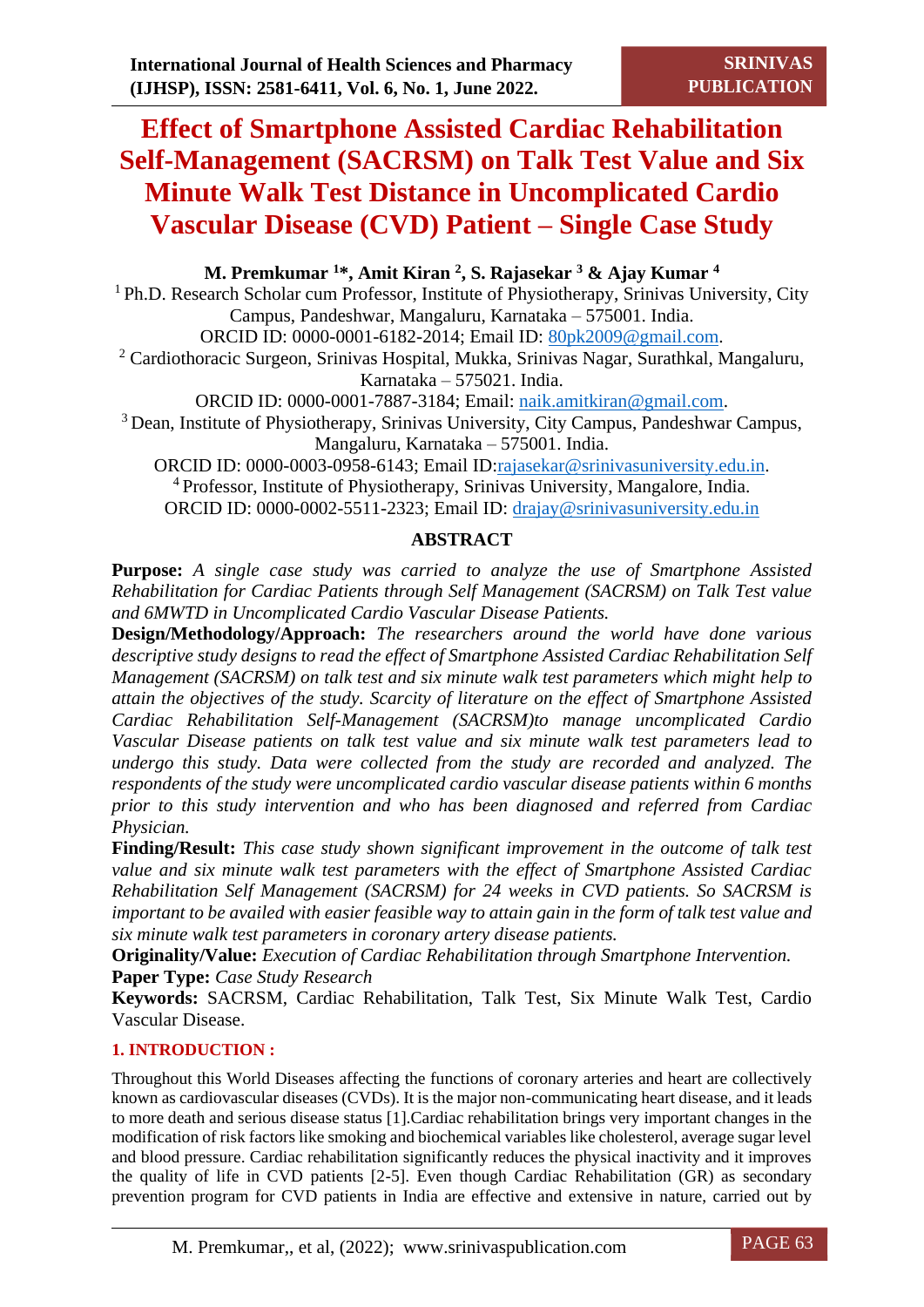efficient multifocal team, there is a clear inconsistency in assessment, evaluation and its execution due to various factors like cost, lack of designated exercise program for each and every individual and feasibility. So the Cardiac Rehabilitation Methods in India should be modified to attain the functional outcomes, cost effectiveness and feasibility by the international guideline recommendations to reach maximum uncomplicated Post CVD patients [6].

#### **1.1 Telerehabilitation and its effects on CVD patients:**

Tele rehabilitation—defined as remote rehabilitation services by using various advanced available resources to achieve the significant beneficial effect in their functional outcome and day to day life activities by using smart phone, telephone, internet and videoconference communication between subjects and medical people has been explained in recent research studies [7]. Importance of telerehabilitation for cardiac patients is analyzed in this study where that study concluded that mixed variety of tele-rehabilitation has significantly reduced the number of patients with uncomplicated Cardio Vascular Disease Patients. In between Home Based Cardiac Rehabilitation group and Centre Based Cardiac Rehabilitation group, there were no differences in diseases status or stay in hospital amidst significant improvement in functional outcomes in both groups [8].

#### **1.2 Smartphone Assisted Cardiac Rehabilitation Self Management (SACRSM):**

Smart Phone Assisted Cardiac Rehabilitation Self Management (SACRSM) brings benefits other than of individually designed exercise to erase unwarranted self-limitations to functional activities and overall outcome of post uncomplicated cardiac vascular disease patients with easy way of doing it and minimizing the financial hurdles which is always in the higher side in centre based cardiac rehabilitation when compared to SACRSM [9].

#### **1.3 Talk Test Values:**

In 1937, to measure the cardiorespiratory fitness of mountain climbers, a simple test based on talking has been established by the persons who are trekking in mountains [10]. Talk test as a measurement tool for prescribing exercise programs in physically inactive people was taken into practice by various researchers [11-14]. Talk test is a very effective and easily accessible tool in second and third phase of cardiac rehabilitation for cardio vascular diseases patients. Measuring intensity of cardiorespiratory outcome talk test shall be taken as simple and effective tool [15-21]. These evidences have added the needed recognition for talk test in the AHA statement and in the 10th edition of ACSM's guidelines for testing exercise capacity and prescription, as the efficient way of prescribing and to guide [22, 23].

#### **1.4 Six Minute Walk Test Parameters in Cardio Vascular Disease Patients after Cardiac Rehabilitation:**

Six minute walk test was first to explain the capacity of exercise doing among subjects who are diagnosed as having lung failure [24]. 30 meter length walking filed is needed to perform six minute walk test. Subject should be made to understand that they have to walk incrementally increasing their speed with their comfortable limit for 360 seconds without interruption. While the subject is performing the incremental walking, the tester should make oral communications of encouraging words to maximize subject's effort in walking as much he can. How much distance the subject covered should be noted as six minute walk test distance in meters [25]. Six minute walk test was introduced initially in the field of cardio respiratory field to measure the cardio respiratory fitness level by measuring the cardio vascular parameters in cardiac failure patients, it has been widely used in cardiac rehabilitation set up since then [26]. After performing cardiac rehabilitation measures in domiciliary environment as remote rehabilitation without physical supervision by the team members of cardiac rehabilitation especially physiotherapists on cardio vascular disease subjects, their capacity in the walking distance in six minutes, exercise performance, heart rate maximum while doing exercise were significantly improved [27].

# **2. LITERATURE SURVEY :**

Some noteworthy researchers tried to establish in their systematic review cardiac rehabilitation programs in various set up like institutionalized cardiac rehabilitation at rehabilitation centres as well as in domiciliary set up like home based were significantly benefitting subjects who performed cardiac rehabilitation in both places without much difference in their overall benefits. Total number of 2010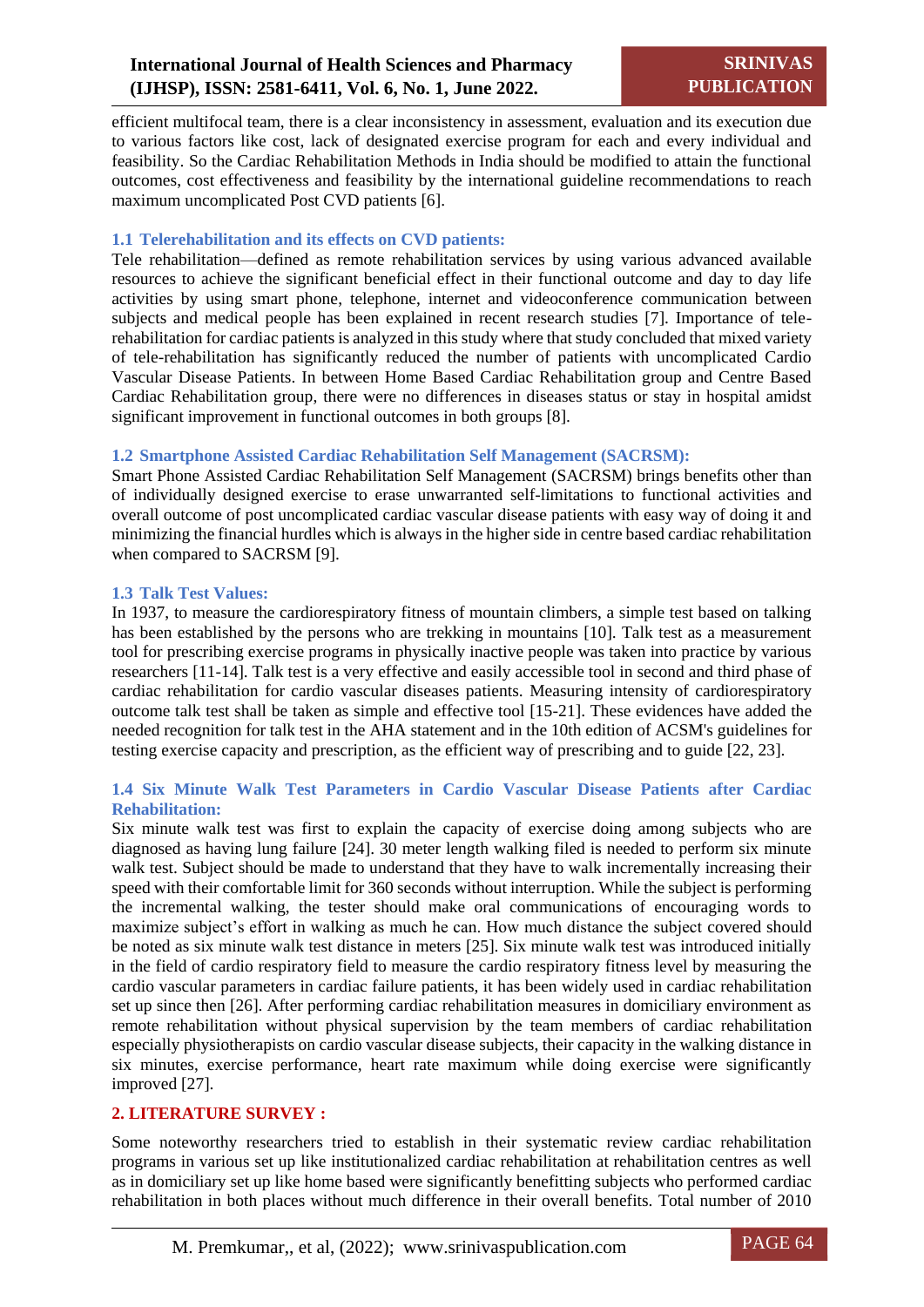studies were retrieved from the period from 2009 to 2020 by accessing data in various search engines included SCOPUS indexed, CINAHL etc. The authors of this systematic review found that there were greater benefits in the physical activity and functional outcome in those CVD patients who performed CR in both institutionalized and domiciliary set ups [27].

A randomized control trail was done on smartphone assisted cardiac rehabilitation in home set up which proposed more feasible nature of CR in current advanced digital world with reduced financial expenditure with its results. In that study the performance of 220 subjects whom were randomly allocated 110 (n=110) to each smart phone assisted CR and institutionalized centre based CR were analysed. The findings of the study gave greater hope for smartphone assisted CR in the means of improving functional outcomes and financial restrictions [28].

Noteworthy contribution was made by a set of researchers by performing a study on the outcomes of cardiac rehabilitation which specifically related with the tool of talk test which initially carried out by group of mountain climbers to test their cardiorespiratory fitness. They stated in their study findings that in developing country like India, this talk test could be viable, easily reproducible and least expensive tool to measure the cardiorespiratory capacity in cardiovascular disease patients who perform cardiac rehabilitation [30].

The latest Covid-19 pandemic has made the execution of cardiac rehabilitation worst than before. In this background, the developed countries like Australia has already started tele-rehabilitation, Smartphone Cardiac Rehabilitation Assisted Self management (SCRAM) [9,29]and other kind of Hybrid Rehabilitation along with conventional Cardiac Rehabilitation to minimize the cost of execution of Cardiac Rehabilitation and in the aspect of preventive measures to come out of this pandemic.

| S. No          | <b>rapic 1.</b> Lueralitie Review Summary<br><b>Findings</b>                                                                                                                                    | <b>Authors</b>                           |
|----------------|-------------------------------------------------------------------------------------------------------------------------------------------------------------------------------------------------|------------------------------------------|
| 1              | There are scarcity of research materials and presentation of Cardiac<br>Rehabilitation in India                                                                                                 | Priya Chockalingam et<br>al $(2014)$ [6] |
| $\overline{2}$ | Majority of cardiovascular disease population are not involving in<br>Cardiac Rehabilitation. Home based approach of Cardiac<br>Rehabilitation may be effective.                                | Sudhir Rathore etal<br>$(2020)$ [30]     |
| $\overline{3}$ | Different set up for providing Cardiac Rehabilitation in the form of<br>domiciliary or centre based having greater effects                                                                      | Niramayee V. Prabhu et<br>al (2020) [27] |
| $\overline{4}$ | Advancement and application of Cardiac Rehabilitation can be<br>executed well with limitation in literary score on individuals.                                                                 | Ronie Walters et al<br>$(2020)$ [31]     |
| 5              | Mixed remote rehabilitation concepts are beneficial including<br>advancement in communication and digitalization.                                                                               | Sławomir Pluta et al<br>$(2020)$ [8]     |
| 6              | For organized training and implementation for better results in<br>Cardiac Rehabilitation for coronary artery disease, effective<br>interventions of Cardiac Rehabilitation are needed.         | Zhaomei Cui et al study<br>$(2020)$ [32] |
| $\overline{7}$ | Mobile oriented cardiac rehabilitation programs with centre based<br>were having greater benefits.                                                                                              | Lan Gao et al $(2020)$<br>[9]            |
| 8              | Domiciliary approaches of Cardiac Rehabilitation were having<br>greater effect in cardio vascular disease Chinese population.                                                                   | Rongjing Ding et al<br>$(2017)$ [33]     |
| 9              | Test based on talking was easily executable test for measuring<br>cardiorespiratory fitness in CVD Indian population.                                                                           | Minaxi Saini etal,<br>$(2018)$ [29]      |
| 10             | SF-36 was having significant reliability and validity to measure the<br>functional activity of daily living particularly in cardiac disease<br>population.                                      | Kimberly Brown,<br>$(2003)$ [34]         |
| 11             | Six minute walk test was feasible and proven valid test to measure<br>by means of graded exercise test application to employ in cardiac<br>patients to measure their cardiorespiratory fitness. | Rahmat Adnan, (2011)<br>$[35]$           |

# **Table 1**: *Literature Review Summary*

# **3. RESEARCH GAP :**

The concept of Domiciliary Cardiac Rehabilitation has been in practice since long ages to get functional quality of life in cardiac patients of non compromised and revascularized cardiac patients. Participation of cardiac patients in domiciliary cardiac rehabilitation in the form of Smart Phone Assisted Cardiac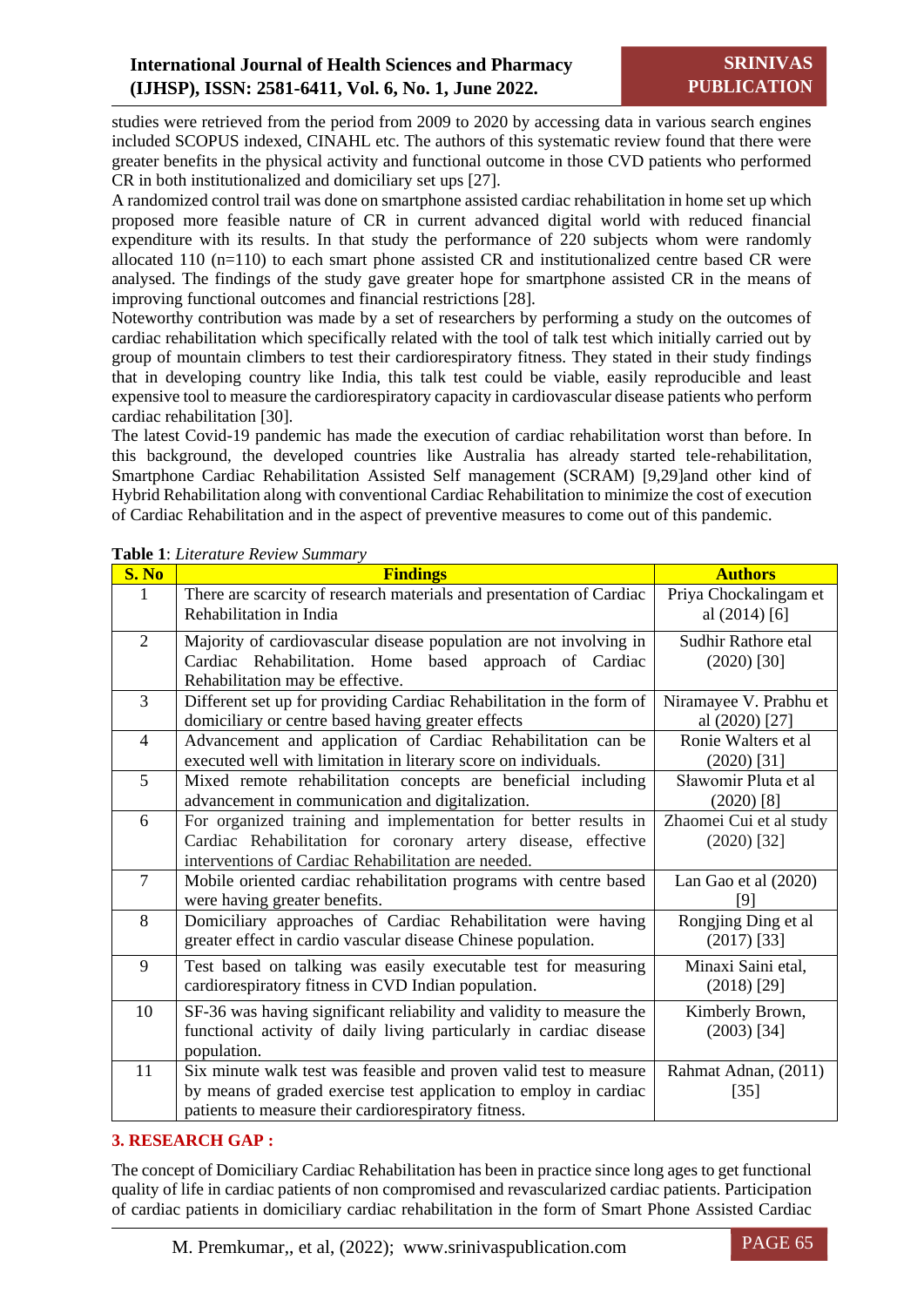Rehabilitation Self Management (SACRSM) has been jeopardized because of lack of research even after advanced digital revolution in communication.

In India the understanding of importance Cardiac Rehabilitation and its useful effects of post cardiovascular diseases is better, but at the same time the execution of Cardiac Rehabilitation in India has been very limited due to its execution cost [6, 30]. So that from phase 2 to phase 4 Cardiac Rehabilitation is very much luxury and the percentage of participation of cardiac patients in cardiac rehabilitation after the needed emergency hospitalization is very minimal due to many factors. The cost of carrying phase 2 to phase 4 Cardiac Rehabilitation in a setup is an important factor. Thus modified, altered form of carrying Cardiac Rehabilitation in current electronically advanced methods of Smart Phone Assisted Cardiac Rehabilitation Self Management (SACRSM) will fulfil the desired results of participation of Cardiac Rehabilitation in India like developing countries.

# **4. RESEARCH AGENDA :**

The important agenda of this case study to analyse the feasibility of Smart Phone Assisted Cardiac Rehabilitation Self Management (SACRSM) in Cardio Vascular Disease patients to improve their functional outcomes and capacity of cardiorespiratory fitness level after intervention of SACRSM.

#### **5. OBJECTIVES OF THE STUDY :**

The targeted objectives of this single case study are drafted here:

- (1) To analyse and understand the effect of Smart Phone Assisted Cardiac Rehabilitation Self Management (SACRSM) in cardio vascular diseases.
- (2) To compare and analyse the talk test values and six minute walk test parameters in Cardio Vascular Disease Patients after the intervention of Smart Phone Assisted Cardiac Rehabilitation Self Management (SACRSM).

#### **6. METHODOLOGY :**

It is a single case study. A 67 years old male was diagnosed cardio vascular disease with involvement of 100 % atherosclerotic plaque in right coronary artery, hospitalized for Percutaneous Transluminal Coronary Angioplasty and Angioplasty was done 1 month before. After angioplasty intervention he was hospitalized for 8 days. His cardiac profile was stable after hospitalization. He was referred to Abhinav Cardiac Rehabilitation Centre for cardiac rehabilitation 2<sup>nd</sup> phase from 2 week onwards. Based on his socioeconomic background and feasibility of execution centre based cardiac rehabilitation could be costlier and performing for the next 24 weeks. It was advised for him for home based tele-rehabilitation in the form of Smart Phone Assisted Cardiac Rehabilitation Self Management (SACRSM) which was cost effective and easily accessible [7].

**Outcome Measures:** His demographic details, talk test value [12] and six minute walk test distance [22, 23] were recorded for analysis. Intervention in the form cardiac stabilization exercises with aerobic training exercises in the form of brisk walking by setting his sub maximal heart rate for 60 minutes a session, for 5 days per week for 24 weeks were given. After completion of every 4 weeks and final outcome after 24 weeks of followed intervention of exercise program their post values of talk test and six minutes walk test distance were recorded and kept for future analysis. Talk test value was taken by asking the patient to go for 1 km walk with 3-5 MET level activity. Based on FITT principle (Karvonen Method), the subjects Target Heart Rate will be calculated and aerobic exercise program basically Brisk Walking with Submaximal effort  $(50 - 75\%$  Heart Rate Reserve) will be given as Smartphone Assisted Cardiac Rehabilitation self Management in Home [27, 28].

| <b>Frequency of Exercises</b> | 1 sessions/day                                |
|-------------------------------|-----------------------------------------------|
|                               | 5 sessions/week                               |
|                               | Total 24 weeks $-120$ sessions                |
| <b>Intensity</b>              | 50% Target Heart Rate for the first 4 weeks   |
|                               | 55% Target Heart Rate for second 4 weeks      |
|                               | 60% Target Heart Rate for third 4 weeks       |
|                               | 65% Target Heart Rate for Fourth 4 weeks      |
|                               | 70% Target Heart Rate for Fifth 4 weeks       |
|                               | 75% Target Heart Rate for final Sixth 4 weeks |

**Table 2:** *FITT Principle*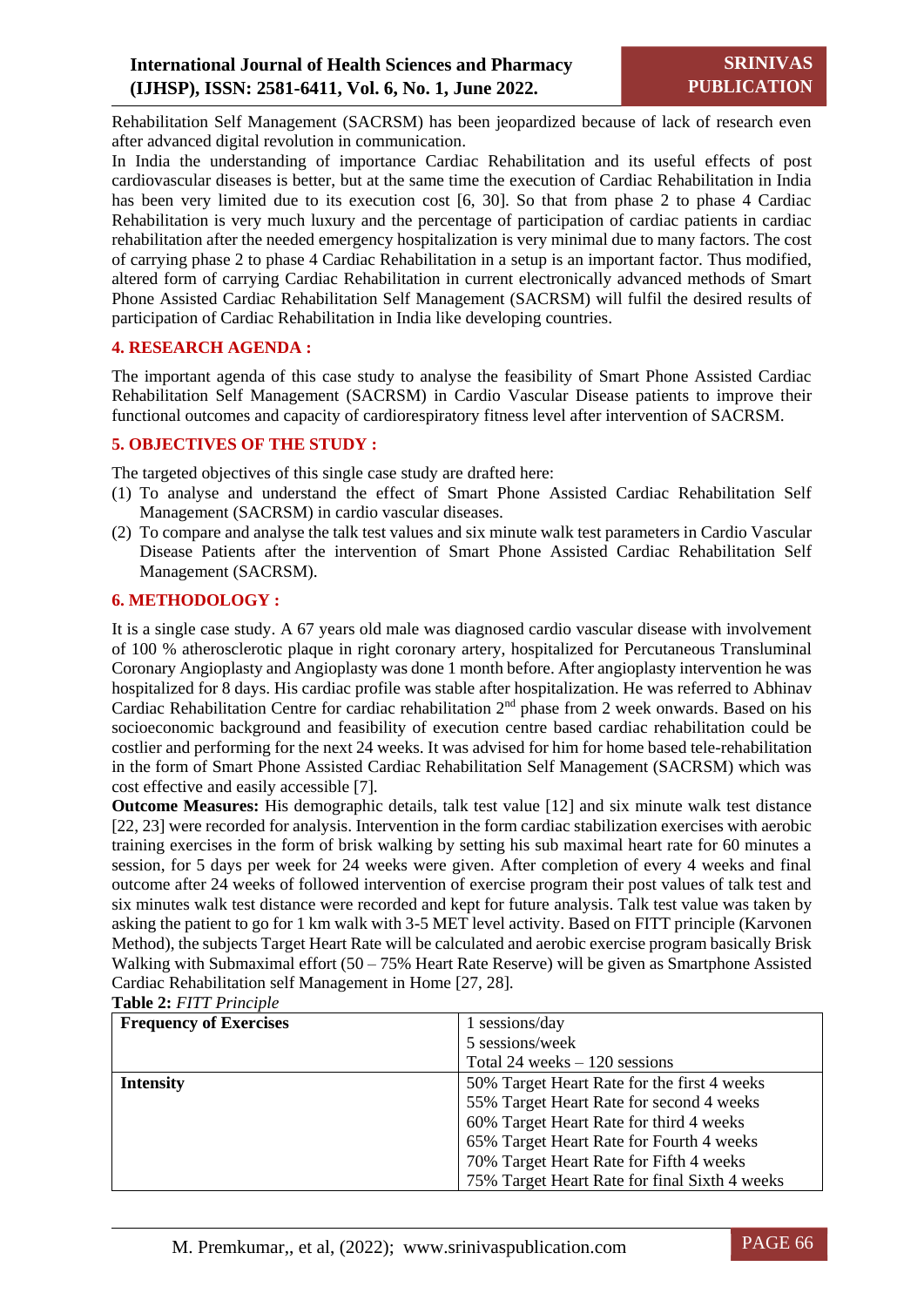| <b>Time</b><br>60 minutes a session |                                              |
|-------------------------------------|----------------------------------------------|
|                                     | 10 minutes of warm up with flexibility and   |
|                                     | stretching exercises for whole body.         |
|                                     | 40 minutes of Aerobic Training Exercises     |
|                                     | 10 minutes of cool down with flexibility and |
|                                     | stretching exercises for whole body.         |
| <b>Type of Exercise</b>             | Aerobic exercise in the brisk walking        |

*Note.* Exercise protocol based on FITT principle (Source: Author)

# **7. DATA ANALYSIS AND DISCUSSION :**

For this study descriptive statistics were used to analyze the effect of Smart Phone Assisted Cardiac Rehabilitation Self Management (SACRSM). The values of talk test and six minute walk test parameters were taken pre and post 24 weeks of intervention as well as for every 4 weeks completion of aerobic exercise interventions.

Pre intervention value of RPE of talk test value was 9.0 and six minute walk test distance was 350 meters. Then through the intervention of aerobic exercise program the RPE of talk test value and six minute walk test distance gradually improves after every 4 weeks of intervention up to 24 weeks. After 24 weeks of intervention the RPE of talk test value was 3 and six minute walk test distance was 435 meters. This results shows that Smart Phone Assisted Cardiac Rehabilitation Self Management (SACRSM) had statistically significant improvement in RPE of talk test value and six minute walk test distance in meters after intervention individualized structure exercise program for the patient. **Table 3:** *Outcome Measures* 

| <b>Period of</b><br><b>Interventions</b> | <b>RPE of Talk Test</b><br>Value after 1 km walk<br><b>(3-5 MET Level</b><br><b>Activity</b> ) | <b>Six Minute Walk Test Distance (in meters)</b> |
|------------------------------------------|------------------------------------------------------------------------------------------------|--------------------------------------------------|
| Pre Intervention                         | 9                                                                                              | 350                                              |
| After 4 weeks                            | 8                                                                                              | 400                                              |
| After 8 weeks                            | 7                                                                                              | 400                                              |
| After 12 weeks                           | 7                                                                                              | 420                                              |
| After 16 weeks                           | 5                                                                                              | 425                                              |
| After 20 weeks                           | 4                                                                                              | 430                                              |
| Post Intervention<br>After 24 weeks      | 3                                                                                              | 435                                              |

*Note.* Outcome measures of RPE of Talk Test Value and Six Minute Walk Test Distance (in meters) (Source: Author)





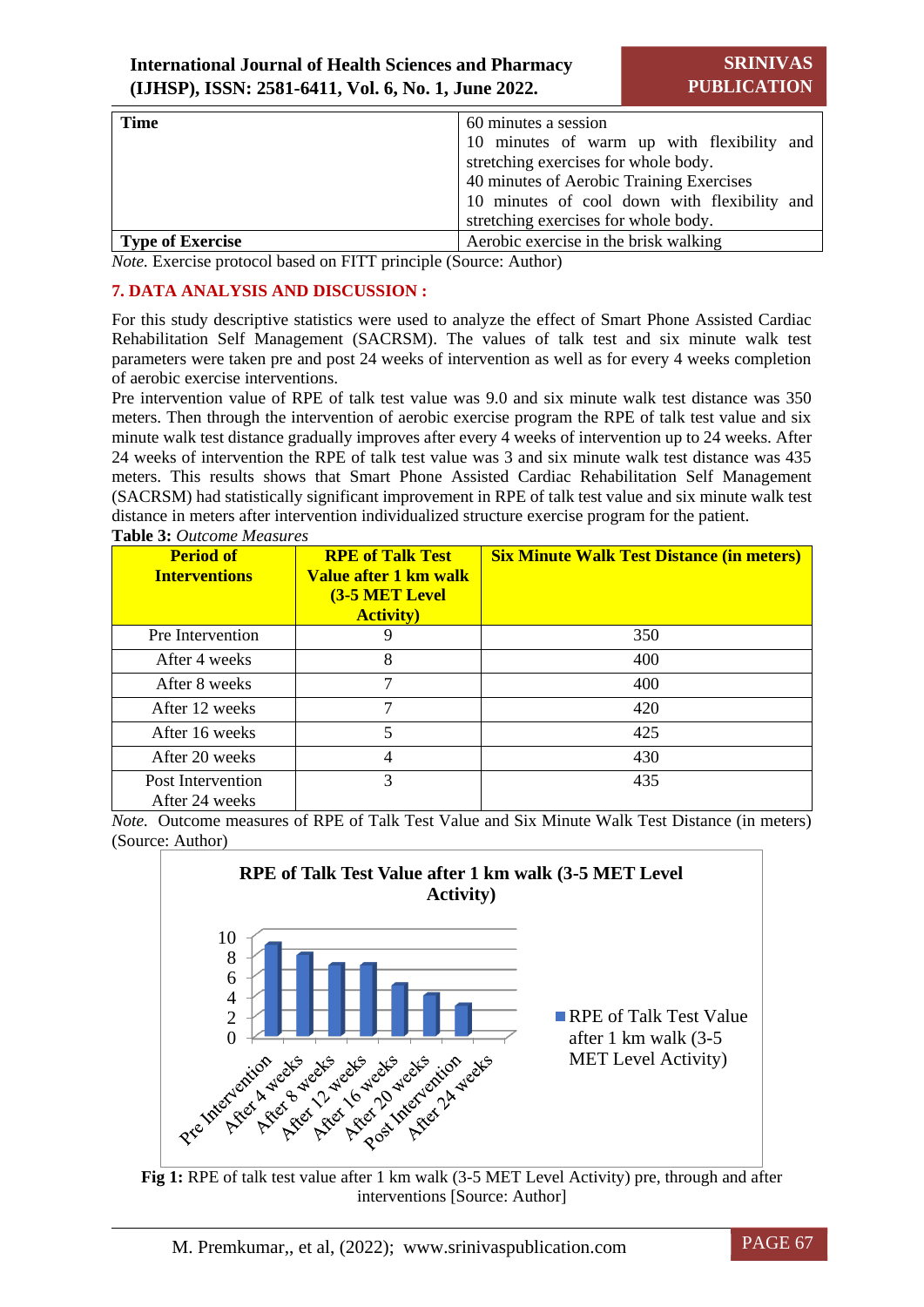

Fig 2: RPE of talk test value after 1 km walk (3-5 MET Level Activity) pre, through and after interventions [Source: Author]

This case study results expressed in outcome measures echoed the view of a randomized control trail was done on smartphone assisted cardiac rehabilitation in home set up which proposed more feasible nature of CR in current advanced digital world with reduced financial expenditure with its results. The findings of the study gave greater hope for smartphone assisted CR in the means of improving functional outcomes and financial restrictions [28].

It was understood that with feasible and effective method of cardiac rehabilitation intervention with Smart Phone Assisted Cardiac Rehabilitation Self Management (SACRSM) had very much beneficial outcomes in the form of functional ability of patient with improved six minute walk test distance and efficient energy production outcome in the form of reduction in rate of perceived exertion of talk test value. This study highlighted the importance of tele-rehabilitation in the form of Smart Phone Assisted Cardiac Rehabilitation Self Management (SACRSM) and made a strong imprint to further up the study in large number of samples and different study design. If the limitation of this case study taken care for expand this research idea, then it will be more than beneficial. In India the concept of continuing cardiac rehabilitation phase II to IV has been very limited when compared to advanced countries. Thus this study explicit the needed research path to progress and make Cardiac Rehabilitation will be simpler and effective manner by improvising its application by Smart Phone Assisted Cardiac Rehabilitation Self Management (SACRSM) and limiting the cost.

# **8. CONCLUSION :**

This case study concluded that improvisation of cardiac rehabilitation in the form of tele-rehabilitation as Smart Phone Assisted Cardiac Rehabilitation Self Management (SACRSM) in current advanced digital was more beneficial than not at all continuing the cardiac rehabilitation after hospital stay in initial weeks for cardio vascular disease patients. At the same time Smart Phone Assisted Cardiac Rehabilitation Self Management (SACRSM) was very feasible and less costly to administer to cardio vascular disease patients.

# **REFERENCES :**

- [1] Cheong, C. K., Dean, L., Dougall, I., Hinchliffe, S., Mirani, K., Vosnaki, K., & Wilson, V. (2020). The Scottish Health Survey 2018 edition; amended in February 2020: 1, Main report. [Google](file:///C:/Users/P.S%20AITHAL/Downloads/scottish-health-survey-2018-edition-amended-february-2020-volume-1-main-report.pdf)  [Scholar](file:///C:/Users/P.S%20AITHAL/Downloads/scottish-health-survey-2018-edition-amended-february-2020-volume-1-main-report.pdf)  $\lambda$
- [2] Anderson, L., Thompson, D. R., Oldridge, N., Zwisler, A. D., Rees, K., Martin, N., & Taylor, R. S. (2016). Exercise‐based cardiac rehabilitation for coronary heart disease. *Cochrane Database of Systematic Reviews*, (1), 1-197. [Google Scholar](file:///C:/Users/P.S%20AITHAL/Downloads/Dr.M.Premkumar%20Study%20Artice%20for%20SU%20Publications.docx)  $\chi$ <sup>3</sup>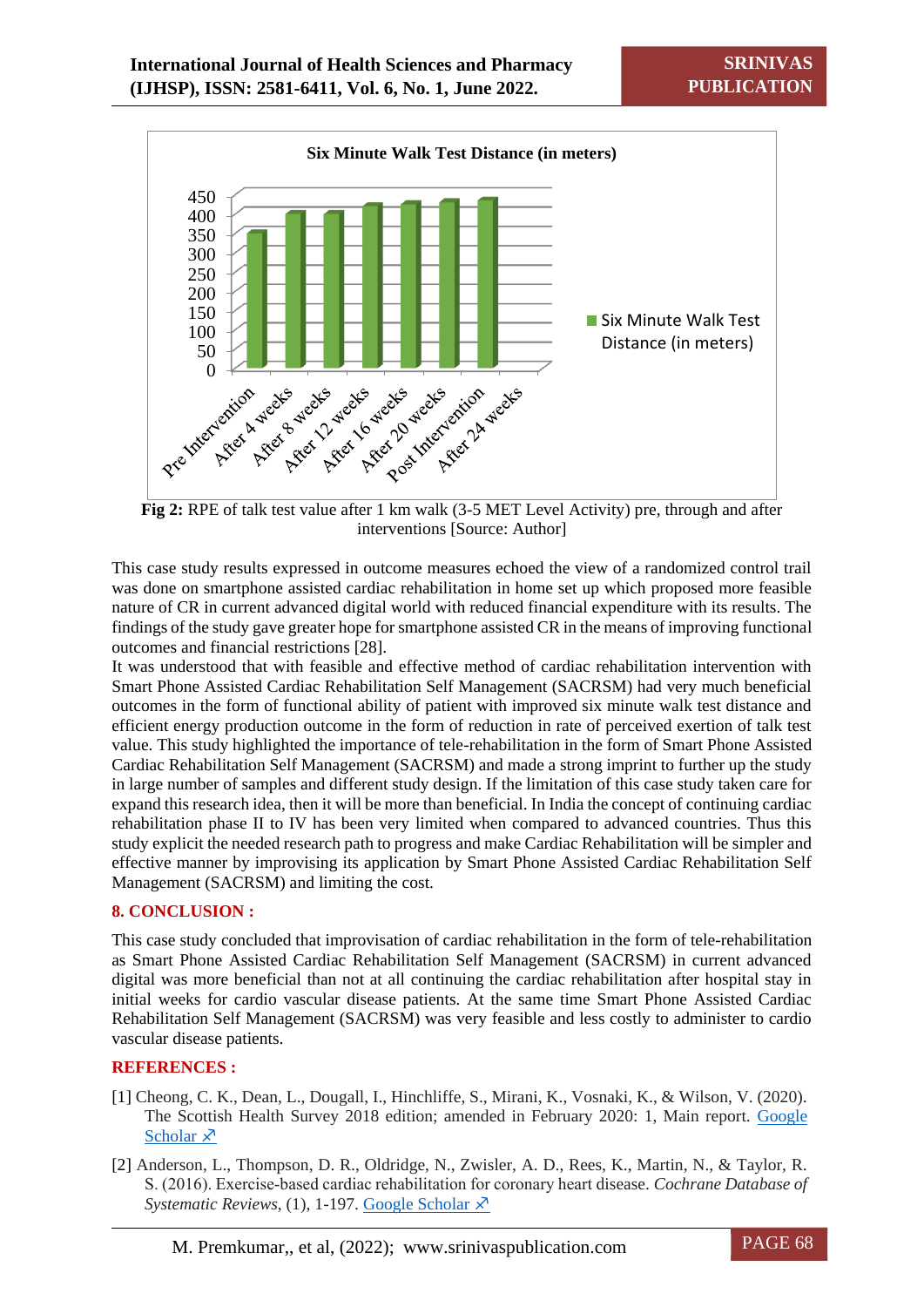- [3] Zheng, X., Zheng, Y., Ma, J., Zhang, M., Zhang, Y., Liu, X., ... & Yu, B. (2019). Effect of exercisebased cardiac rehabilitation on anxiety and depression in patients with myocardial infarction: a systematic review and meta-analysis. *Heart & Lung*,  $48(1)$ , 1-7. [Google Scholar](file:///C:/Users/P.S%20AITHAL/Downloads/S0147956318301559.htm)  $\lambda^2$
- [4] Candelaria, D., Randall, S., Ladak, L., & Gallagher, R. (2020). Health-related quality of life and exercise-based cardiac rehabilitation in contemporary acute coronary syndrome patients: a systematic review and meta-analysis. *Quality of Life Research*, *29*(3), 579-592. [Google Scholar](file:///C:/Users/P.S%20AITHAL/Downloads/s11136-019-02338-y.htm)   $\overline{\mathsf{x}}$
- [5] Rauch, B., Davos, C. H., Doherty, P., Saure, D., Metzendorf, M. I., Salzwedel, A., & Schmid, J. P. (2016). The prognostic effect of cardiac rehabilitation in the era of acute revascularisation and statin therapy: A systematic review and meta-analysis of randomized and non-randomized studies–The Cardiac Rehabilitation Outcome Study (CROS). *European journal of preventive cardiology*, 23(18), 1914-1939. [Google Scholar](file:///C:/Users/P.S%20AITHAL/Downloads/5919097.htm) ∗
- [6] Chockalingam, P., Rajaram, A., Maiya, A., & Contractor, A. (2020). A multicentre retrospective study on quality and outcomes of cardiac rehabilitation programs in India. *Indian Heart Journal*, *72*(1), 55-57. [Google Scholar](file:///C:/Users/P.S%20AITHAL/Downloads/S0019483220300444.htm)  $\chi$ <sup>3</sup>
- [7] Frederix, I., Solmi, F., Piepoli, M. F., & Dendale, P. (2017). Cardiac telerehabilitation: a novel cost-efficient care delivery strategy that can induce long-term health benefits. *European journal of preventive cardiology*, 24(16), 1708-1717. [Google Scholar](file:///C:/Users/P.S%20AITHAL/Downloads/5926824.htm)  $\lambda$ <sup>7</sup>
- [8] Sławomir Pluta., Ewa Piotrowicz., Ryszard Piotrowicz., & Ewa Lewicka (2020). Remote Monitoring of Cardiac Implantable Electronic Devices in Patients Undergoing Hybrid Comprehensive Telerehabilitation in Comparison to the Usual Care. Subanalysis from Telerehabilitation in Heart Failure Patients (TELEREH-HF) Randomized Clinical Trial, *J. Clin. Med.* 9(3729), 1-13. [Google Scholar](file:///C:/Users/P.S%20AITHAL/Downloads/e038178.abstract)  $\times$
- [9] Lan Gao, Ralph Maddison., Jonathan Rawstorn., & Kylie Ball., ... (2020). Economic evaluation protocol for a multicentre randomized controlled trial to compare Smartphone Cardiac Rehabilitation, Assisted self-Management (SCRAM) versus usual care cardiac rehabilitation among people with coronary heart disease: *BMJ Open.* 10 (038178), 1-8. [Google Scholar](file:///C:/Users/P.S%20AITHAL/Downloads/e038178.abstract)  $\lambda$
- [10] Goode, B. (2008). A Personal Insight into the Origin of the. *The Health & Fitness Journal of Canada*,  $I(1)$ , 5-8. [Google Scholar](file:///C:/Users/P.S%20AITHAL/Downloads/2.htm)  $\lambda$
- [11] Quinn, T. J., & Coons, B. A. (2011). The Talk Test and its relationship with the ventilatory and lactate thresholds. *Journal of sports sciences*, 29(11), 1175-1182. [Google Scholar](file:///C:/Users/P.S%20AITHAL/Downloads/02640414.2011.585165)  $\lambda^3$
- [12] Woltmann, M. L., Foster, C., Porcari, J. P., Camic, C. L., Dodge, C., Haible, S., & Mikat, R. P. (2015). Evidence that the talk test can be used to regulate exercise intensity. *The Journal of Strength & Conditioning Research*, *29*(5), 1248-1254. [Google Scholar](file:///C:/Users/P.S%20AITHAL/Downloads/download.htm)
- [13] Saini, M., Kulandaivelan, S., Devi, P., & Saini, V. (2018). The talk test—A costless tool for exercise prescription in Indian cardiac rehabilitation. *Indian heart journal*, *70*(1), S466-S470. [Google Scholar](file:///C:/Users/P.S%20AITHAL/Downloads/S0019483218302025.htm)  $\lambda$
- [14] Ballweg, J., Foster, C., Porcari, J., Haible, S., Aminaka, N., & Mikat, R. P. (2013). Reliability of the talk test as a surrogate of ventilatory and respiratory compensation thresholds. *Journal of sports science & medicine, 12(3), 610-619. Gogle Scholar*  $\lambda$ <sup>7</sup>
- [15] Nielsen, S. G., & Vinther, A. (2016). Graded cycling test combined with the talk test is responsive in cardiac rehabilitation. *Journal of Cardiopulmonary Rehabilitation and Prevention*, *36*(5), 368- 374. [Google Scholar](file:///C:/Users/P.S%20AITHAL/Downloads/art00008.htm)  $\overline{X}$
- [16] Lyon, E., Menke, M., Foster, C., Porcari, J. P., Gibson, M., & Bubbers, T. (2014). Translation of incremental Talk Test responses to steady-state exercise training intensity. *Journal of cardiopulmonary rehabilitation and prevention, 34(4), 271-275. [Google Scholar](file:///C:/Users/P.S%20AITHAL/Downloads/download%20(1).htm)*  $\lambda$ *<sup>7</sup>*
- [17] Petersen, A. K., Maribo, T., Hjortdal, V. E., & Laustsen, S. (2014). Intertester reliability of the talk test in a cardiac rehabilitation population. *Journal of cardiopulmonary rehabilitation and prevention*, 34(1), 49-53. [Google Scholar](file:///C:/Users/P.S%20AITHAL/Downloads/download%20(2).htm)  $\lambda$ <sup>7</sup>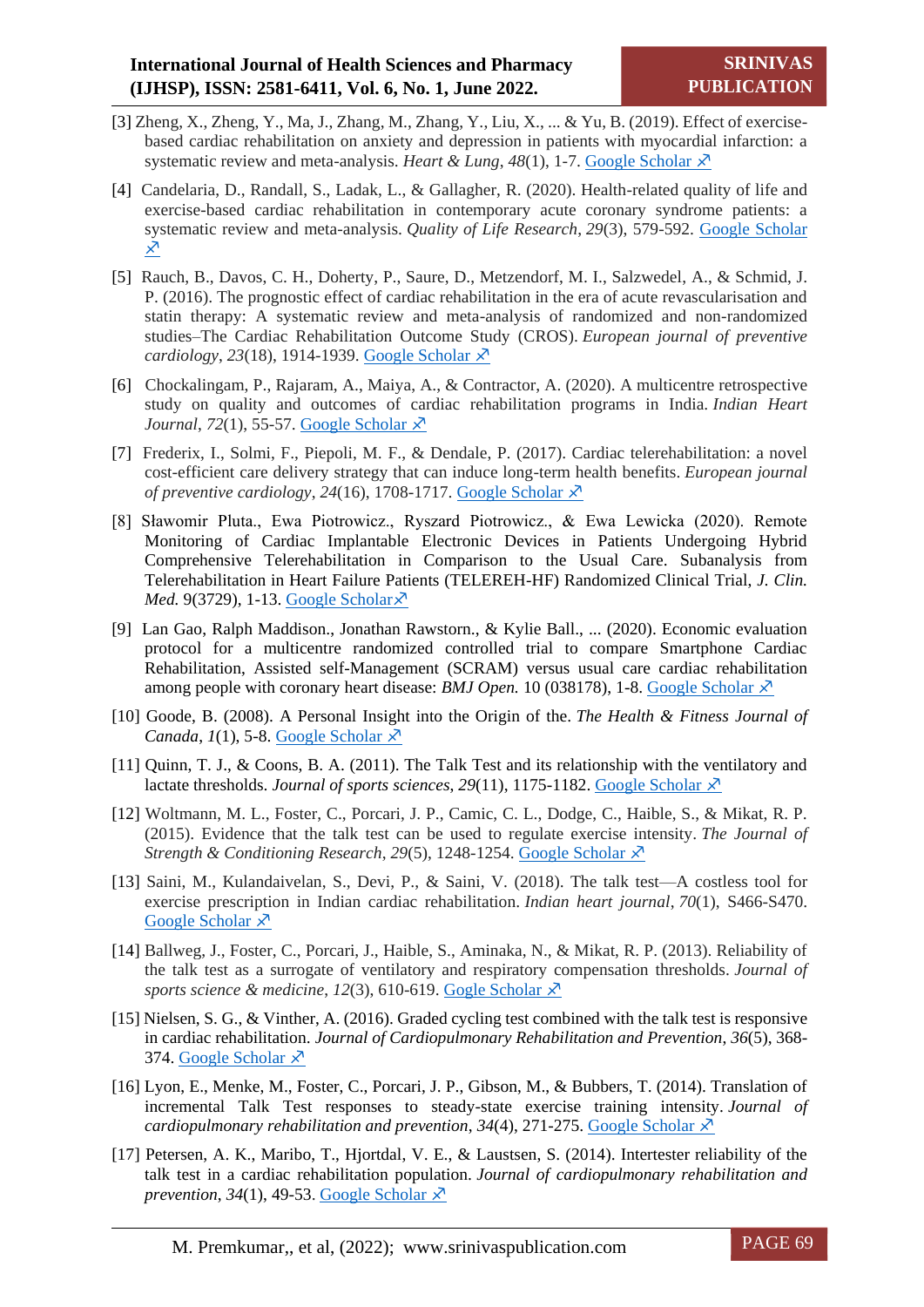- [18] Nielsen, S. G., Buus, L., Hage, T., Olsen, H., Walsøe, M., & Vinther, A. (2014). The graded cycling test combined with the talk test is reliable for patients with ischemic heart disease. *Journal of cardiopulmonary rehabilitation and prevention, 34(4), 276-280. [Google Scholar](file:///C:/Users/P.S%20AITHAL/Downloads/download%20(3).htm)*  $\chi$ *<sup>3</sup>*
- [19] Zanettini, R., Centeleghe, P., Franzelli, C., Mori, I., Benna, S., Penati, C., & Sorlini, N. (2013). Validity of the talk test for exercise prescription after myocardial revascularization. *European journal of preventive cardiology, 20(2), 376-382. Google Scholar*  $\lambda$ <sup>7</sup>
- [20] Brawner, C. A., Vanzant, M. A., Ehrman, J. K., Foster, C., Porcari, J. P., Kelso, A. J., .. & Keteyian, S. J. (2006). Guiding exercise using the talk test among patients with coronary artery disease. *Journal of Cardiopulmonary Rehabilitation and Prevention*, *26*(2), 72-75. [Google](file:///C:/Users/P.S%20AITHAL/Downloads/download%20(4).htm)  [Scholar](file:///C:/Users/P.S%20AITHAL/Downloads/download%20(4).htm)  $\lambda$
- [21] Voelker, S. (2001). *Relationship between the talk test and ventilatory threshold in cardiac patients* (Doctoral dissertation). [Google Scholar](file:///C:/Users/P.S%20AITHAL/Downloads/48987.htm)  $\lambda$ <sup>7</sup>
- [22] Fletcher, G. F., Ades, P. A., Kligfield, P., Arena, R., Balady, G. J., Bittner, V. A., & Williams, M. A. (2013). Exercise standards for testing and training: a scientific statement from the American Heart Association. *Circulation*, 128(8), 873-934. [Google Scholar](file:///C:/Users/P.S%20AITHAL/Downloads/CIR.0b013e31829b5b44)  $\lambda$ <sup>7</sup>
- [23] Butland, R. J., Pang, J. A. C. K., Gross, E. R., Woodcock, A. A., & Geddes, D. M. (1982). Two- , six-, and 12-minute walking tests in respiratory disease. *British medical journal (Clinical research ed.)*, *284*(6329), 1607. [Google Scholar](file:///C:/Users/P.S%20AITHAL/Downloads/download%20(5).htm)
- [24] ATS Committee on Proficiency Standards for Clinical Pulmonary Function Laboratories. (2002). ATS statement: guidelines for the six-minute walk test. *Am J Respir Crit Care Med*, *166*, 111- 117. [Google Scholar](file:///C:/Users/P.S%20AITHAL/Downloads/1572824500653411072.htm)  $\lambda$
- [25] Solway, S., Brooks, D., Lacasse, Y., & Thomas, S. (2001). A qualitative systematic overview of the measurement properties of functional walk tests used in the cardiorespiratory domain. *Chest*, *119*(1), 256-270. [Google Scholar](file:///C:/Users/P.S%20AITHAL/Downloads/S0012369215375930.htm)
- [26] Piotrowicz, E., Korzeniowska-Kubacka, I., Chrapowicka, A., Wolszakiewicz, J., Dobraszkiewicz-Wasilewska, B., Batogowski, M., ... & Piotrowicz, R. (2014). Feasibility of home-based cardiac telerehabilitation: results of TeleInterMed study. *Cardiology Journal*, *21*(5), 539-546. [Google](file:///C:/Users/P.S%20AITHAL/Downloads/36080.htm)  [Scholar](file:///C:/Users/P.S%20AITHAL/Downloads/36080.htm)  $\times$
- [27] Prabhu, N. V., Maiya, A. G., & Prabhu, N. S. (2020). Impact of cardiac rehabilitation on functional capacity and physical activity after coronary revascularization: a scientific review. *Cardiology Research and Practice*, 2020, 1-9. [Google Scholar](file:///C:/Users/P.S%20AITHAL/Downloads/download%20(6).htm)
- [28] Rawstorn, J. C., Ball, K., Oldenburg, B., Chow, C. K., McNaughton, S. A., Lamb, K. E., ... & Maddison, R. (2020). Smartphone cardiac rehabilitation, assisted self-management versus usual care: Protocol for a multicenter randomized controlled trial to compare effects and costs among people with coronary heart disease. *JMIR research protocols*, *9*(1), e15022. [Google Scholar](file:///C:/Users/P.S%20AITHAL/Downloads/download%20(7).htm)
- [29] Saini, M., Kulandaivelan, S., Devi, P., & Saini, V. (2018). The talk test—A costless tool for exercise prescription in Indian cardiac rehabilitation. *Indian heart journal*, *70*, S466-S470. [Google Scholar](file:///C:/Users/P.S%20AITHAL/Downloads/S0019483218302025%20(1).htm)  $\lambda$
- [30] Rathore, S., Kumar, B., Tehrani, S., Khanra, D., Duggal, B., & Pant, D. C. (2020). Cardiac rehabilitation: Appraisal of current evidence and utility of technology aided home-based cardiac rehabilitation. *Indian Heart Journal*, 72(6), 491-499. [Google Scholar](file:///C:/Users/P.S%20AITHAL/Downloads/S0019483220302121.htm)  $\times$
- [31] Walters, R., Leslie, S. J., Sixsmith, J., & Gorely, T. (2020). Health Literacy for Cardiac Rehabilitation: An Examination of Associated Illness Perceptions, Self-Efficacy, Motivation and Physical Activity. *International Journal of Environmental Research and Public Health*, *17*(22), 8641-8648. [Google Scholar](file:///C:/Users/P.S%20AITHAL/Downloads/8641.htm)  $\lambda$ <sup>7</sup>
- [32] Cui, Z., Li, N., Gao, C., Fan, Y., Zhuang, X., Liu, J., ... & Tan, Q. (2020). Precision implementation of early ambulation in elderly patients undergoing off-pump coronary artery bypass graft surgery: a randomized-controlled clinical trial. *BMC geriatrics*, 20(1), 1-10. [Google Scholar](file:///C:/Users/P.S%20AITHAL/Downloads/s12877-020-01823-1.htm)  $\chi$ <sup>5</sup>